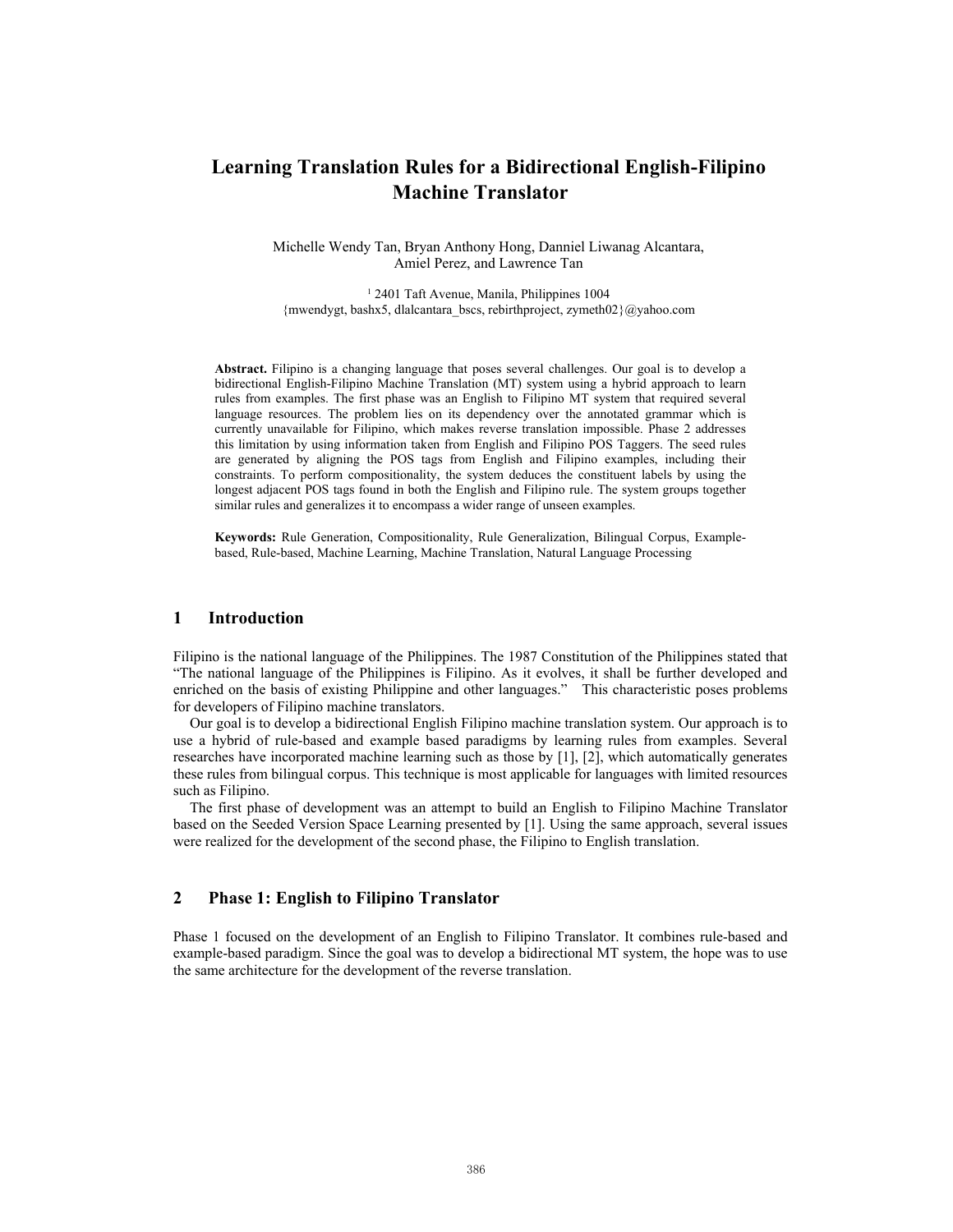## **2.1 Phase 1 Learning Module Architecture**

Phase 1 has two modules. The training module learns rules based on examples found in the bilingual corpus. In turn, the translation module uses the rules to produce the Filipino sentence based on the English input. Refer to [3] for the system's architecture for the learning phase.

The learning module begins by reading each sentence pair in the bilingual corpus through the Sentence Tokenizer. Only the English sentence is passed to the Lexical and Morphological Analyzer. These are passed to the English Parser where it produces all possible parse trees of the English Sentence.

The seed rule generator builds flat rules based on the English parse tree. Using the lexical alignment, the Filipino rules are established. The Filipino rule adapts the constraints found in the English rule.

Each generated seed rule is then analyzed for possible compositionality. It determines which lowlevel rules are able to produce higher level representations. This makes up the constituent phrases in the rule. Finally, generalization is performed by merging similar rule constraints. The algorithm is based on the Seeded Version Space Learning algorithm presented in [1].

## **2.2 Phase 1 Results and Issues**

The training phase was tested by an English-Filipino linguist who evaluated sentence pairs that generated over 140 rules. From this, the linguist evaluated that 6% of the extracted rules as incorrect due to incorrect Filipino translations in the corpus, 20% were incorrect because the sentences were not accepted by the parser, while 74% were rated as correct and accurate extraction of rules. A human English-Filipino translator also tested the effects of learning using Subjective Sentence Error Rate. A significant increase in the quality of translation was observed when additional sentences were fed into the learning module

Although the results are promising, Phase 1 is only applicable for sentences accepted by the parser containing the given CFG based on [4]. Currently, the CFG accepts only imperative and declarative sentences. If the parser does not accept the sentence, the system translates it on a word-per-word basis. Although the bilingual corpus is easy to obtain, because of the restrictions of the parser, the amount of useful sentences in the bilingual corpus diminishes. As such, learning is not maximized since the CFG is restricted.

## **3 Phase 2: English Filipino Bilingual Translator**

The original intent was to use the same architecture for Phase 1 in the development of the Filipino to English MT system (Phase 2). Although several problems were identified with Phase 1's approach, a single issue was found to be irresolvable to continue Phase 2. This is the requirement of a CFG with annotations for Filipino. Since the available CFG for Filipino is limited, Phase 2 had to revise the architecture to remove the need for the CFG.

#### **3.1 Phase 2 Learning Module Architecture**

Phase 2's approach is to develop a single training module that learns both English to Filipino and Filipino to English transfer rules. Instead of using a parser, Phase 2 makes use of POS Taggers (refer to Figure 1). Note that the English and Filipino POS Taggers are used for learning both English-Filipino and Filipino-English transfer rules.

Phase 2 incorporates a semantic analyzer based on semantic classes found in the lexicon. Given the tagged English and Filipino sentences, the analyzer determines the semantic classes of each word which will be used during the Seed Rule Generation Phase. Since there is no English parse tree, the seed rule generator, compositionality, and generalization modules are different from that of Phase 1.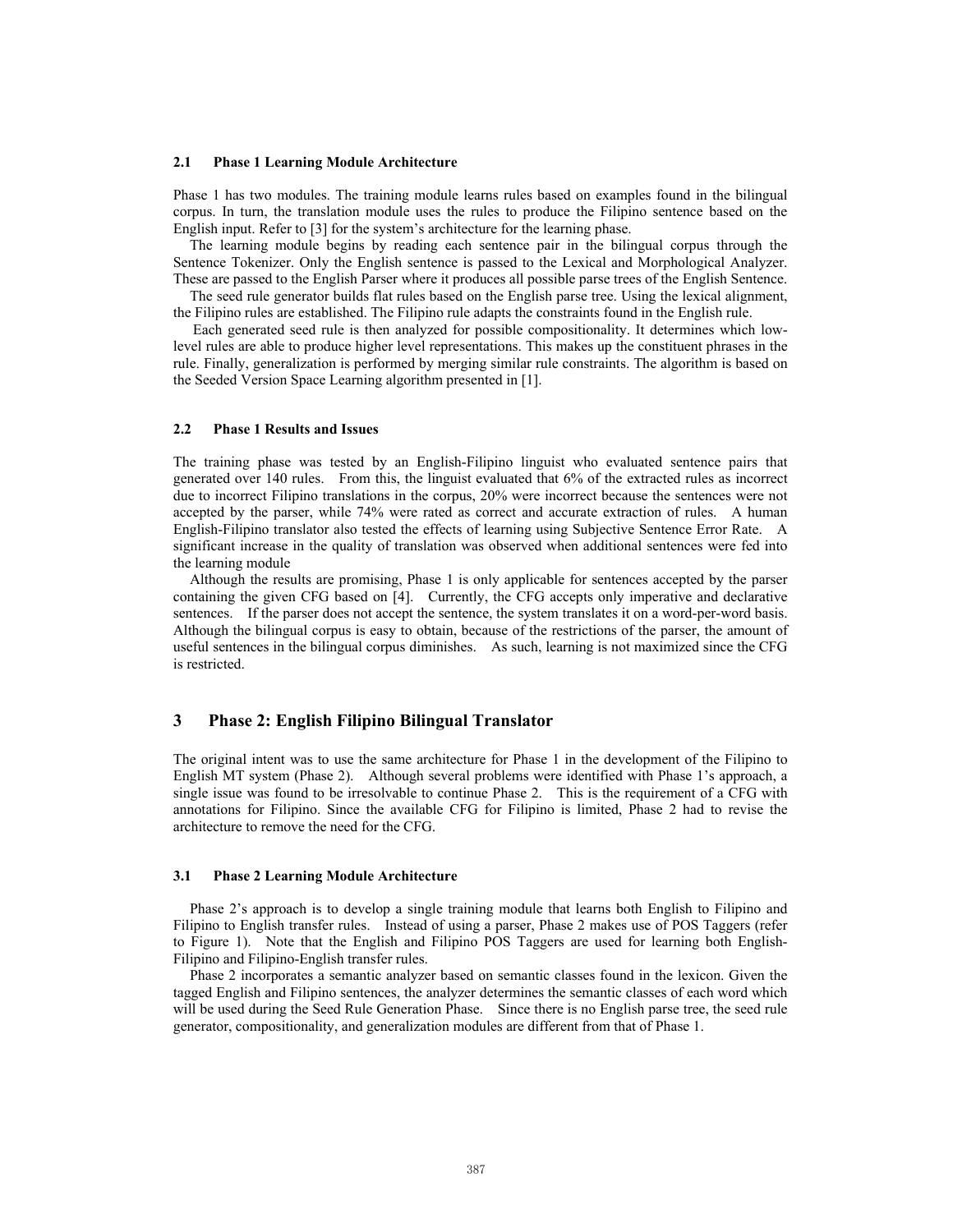

**Fig. 1.** Phase 2 Learning Phase Architecture.

The first step in learning is alignment. After passing the sentence pair into its corresponding POS Tagger, the next step is to align the POS tags. Phase 2 uses a commercially available English Tagger and a locally developed Tagalog Tagger called TPOST [5]. The alignment is performed by taking the sentence pair and mapping each word in the source language to its corresponding translation in target language. The process is highly dependent on the lexicon and morphological analyzer.

Seed rules are built from each translation pair successfully aligned. Seed rules define the token sequence, expressed as a combination of POS tags and possibly constant words, token constraints and alignment scheme of a translation pair which have been previously aligned. The next phase is compositionality. The goal is to infer rules of higher syntactic structure. The system does this by grouping together POS labels, and forming them together as higher constituent labels. The labels are generated automatically. The basic idea is that by forming compositional rules, a wider variety of examples can be covered. The focus of generalization is to provide the set of the transfer rule a greater range of transfer possibilities than what can be found from just within the corpus. The system does this by identifying similarly co-occurring labels between generalization candidates, and forming them together as generalized labels.

#### **3.2 Phase 2 Results and Issues**

A translation module was developed for the testing of the Phase 2. The 10–fold cross validation evaluation method was used [6] on approximately 1500 sentence pairs. The values were tweaked 90% training – 10% testing, 80% training – 20% testing, and 70% training – 30% testing. Three automatic evaluation methods are used: BLEU [7], METEOR [8], NIST [9]. The results are shown in Table 1.

Based on the results, the 80%-20% and 70%-30% averages are almost equal. The 90%-10% average is higher because of a larger training set. It can be observed that English to Filipino translations had a higher score than its Filipino to English counterparts. Filipino to English translations did not fare so well because of the Filipino Tagger. That would mean that a learned functional rule in Filipino will have a lesser scope as compared to a functional rule in English. Therefore, when translating Filipino sentences, there will be a lesser chance that a functional rule will be applied.